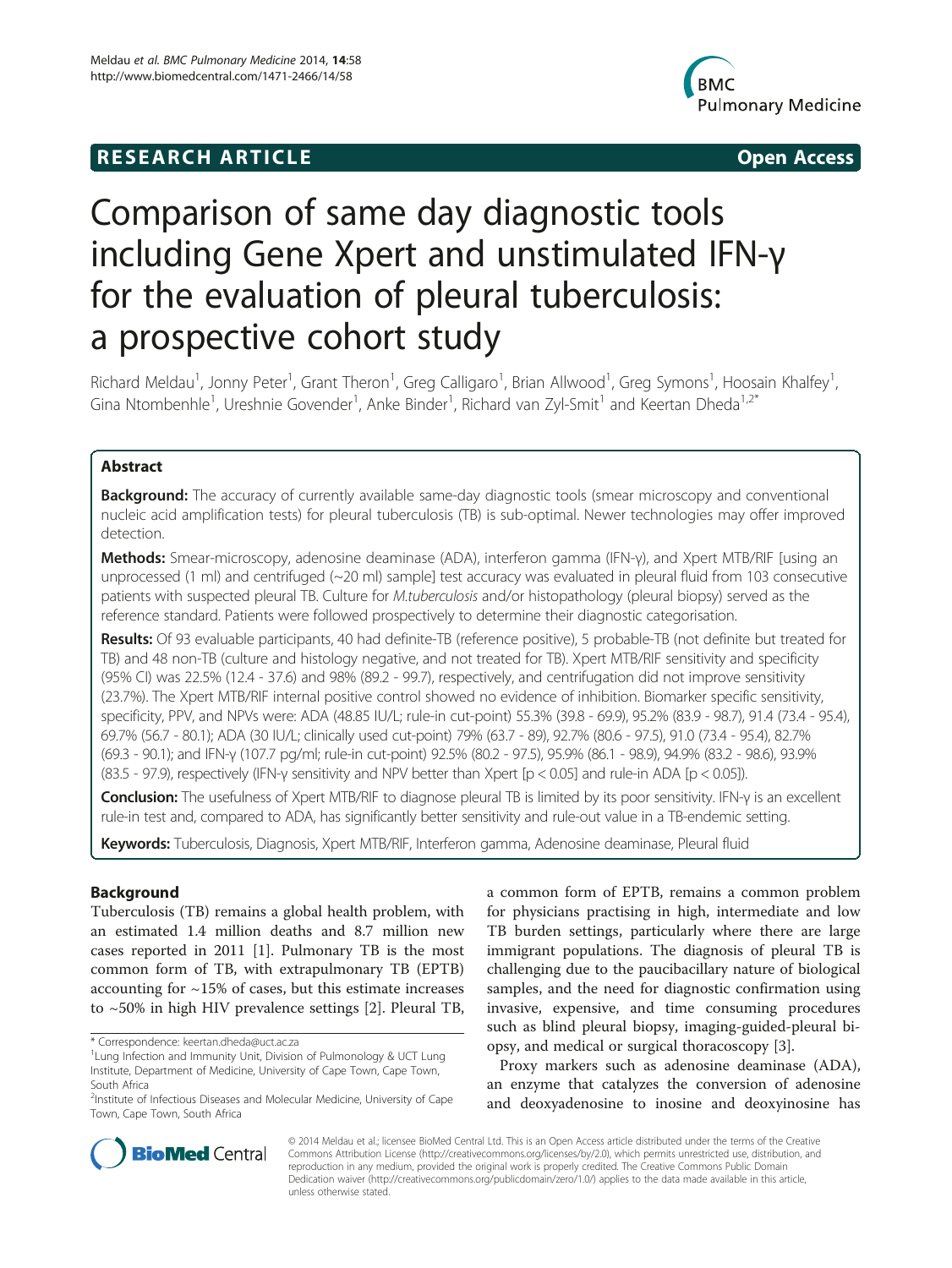been widely studied [\[4\]](#page-8-0). ADA testing is relatively easy, inexpensive and rapid, with pooled sensitivity and specificity estimates of 92% and 90%, respectively, across different prevalence settings depending on the cut-point used [\[4\]](#page-8-0). Interferon gamma (IFN-γ), an inflammatory cytokine secreted from macrophages and CD4 (+) T cells in response to M. tuberculosis infection, and that tends to concentrate in the pleural space, has been shown to be an alternative biological marker for pleural TB diagnosis with pooled sensitivity and specificity estimates of 89% and 97%, respectively [[5\]](#page-8-0). In high TB/HIV burden settings the performance was shown to be even better: sensitivity 97% and specificity 100% [[6](#page-8-0)].

More recently the Xpert MTB/RIF assay, a fully automated quantitative real-time hemi-nested PCR, was introduced into high burden settings and is able to detect M. tuberculosis within 2 hours and also provide information about rifampicin susceptibility [\[7](#page-8-0)]. The assay has been validated using sputum samples and recently endorsed by the WHO as a rapid test for both smearpositive and smear-negative (paucibacillary) respiratory samples [[8,9\]](#page-8-0). However, there are limited data about the Xpert MTB/RIF assay using pleural fluid [[10-17\]](#page-8-0) and thus the usefulness of this assay in the context of pleural TB remains unclear. Limitations of previously published work include the relatively small number of patients with pleural TB (usually quoted as part of a larger series of patients with EPTB), a paucity of biopsy-proven or culture positive samples as a gold standard, the lack of comparative analysis with other commonly used biomarkers, and a lack of attention to the technical factors that could impact Xpert MTB/RIF performance, including PCR inhibition, level of detection, and correlation with bacterial load. Furthermore, there are also limited data from high TB and HIV prevalence settings.

To address these knowledge gaps we prospectively evaluated the performance of the Xpert MTB/RIF assay, and other same-day diagnostic biomarkers, using pleural fluid obtained from patients with suspected pleural TB from Cape Town in South Africa.

# Methods

# Patient recruitment, characterization and routine laboratory tests

Consecutive patients with suspected pleural TB, including any symptoms including cough, fever, night sweats, loss of weight, haemoptysis and chest pain, and features consistent with a pleural effusion on chest x-ray, were prospectively recruited from Groote Schuur, Somerset and Victoria Hospitals in Cape Town, South Africa, over a three year period from October 2009 to September 2012. The University of Cape Town Human Research Ethics Committee approved the study, and all patients

provided written informed consent for study participation and pleural biopsy.

Routine TB diagnostic work up (pleural fluid analysis, sputum for microscopy and culture, when available, and lymph node or other organ biopsy) was performed by the referring physician. Although not routine, a closed pleural biopsy using an Abrams needle was performed by a study physician trained in this procedure to improve patient categorization. All biopsies were performed after aspiration of pleural fluid. Patients were offered voluntary HIV testing. Pleural fluid samples were collected for routine biochemical and cytological analysis (protein, albumin, ADA, glucose, cell differential, cytology), concentrated fluorescence smear microscopy, and liquid culture for M. tuberculosis using the MGIT 960 (Becton Dickinson, Sparks, Maryland) with the remaining fluid used for Xpert MTB/RIF and IFN-γ analysis. Pleural biopsy samples were sent for histology and liquid culture. Adenosine deaminase activity in pleural fluid was determined by colorimetric technique by the National Health Laboratory Services, using the userdefined method on a Roche Cobas Integra (Roche Diagnostics Ltd, Switzerland). Pleural fluid ADA levels greater than 30 U/L, in keeping with local guidelines and clinical practice, were reported as suggestive of pleural TB [\[18,19](#page-8-0)].

Given the limitations of a single pleural fluid TB culture for confirming a diagnosis, patients were categorised as follows: Definite-TB: patients with at least one positive M. tuberculosis culture by liquid culture (in either pleural fluid, biopsy or sputum) and/or caseating granulomatous inflammation suggestive of TB on histological examination of pleural biopsy tissue, and with improvement on anti-TB treatment (all patients in this category received anti-TB treatment); Probable-TB: patients not meeting the criteria for definite-TB but with a clinical-radiological picture suggestive of TB and who were treated for TB with clinical response (all patients in this category received anti-TB treatment); Non-TB: patients for whom no microbiological or histological evidence of M. tuberculosis could be found, and/or for whom an alternative diagnosis was available. These patients at presentation and on follow-up did not receive anti-TB treatment.

All the laboratory staff performing the requested tests, including Xpert MTB/RIF and IFN-γ measurement, were blinded to all microbiological and clinical information.

#### IFN-γ measurement

Interferon gamma (IFN-γ) concentrations were measured in pleural fluid supernatant in duplicate using the Inter-Gam Ultrasensitive Rapid Immuno-suspension Assay (IRISA; Antrum Biotech, Cape Town, South Africa; limit of detection = 5 to 10 pg/ml). Pleural fluid supernatant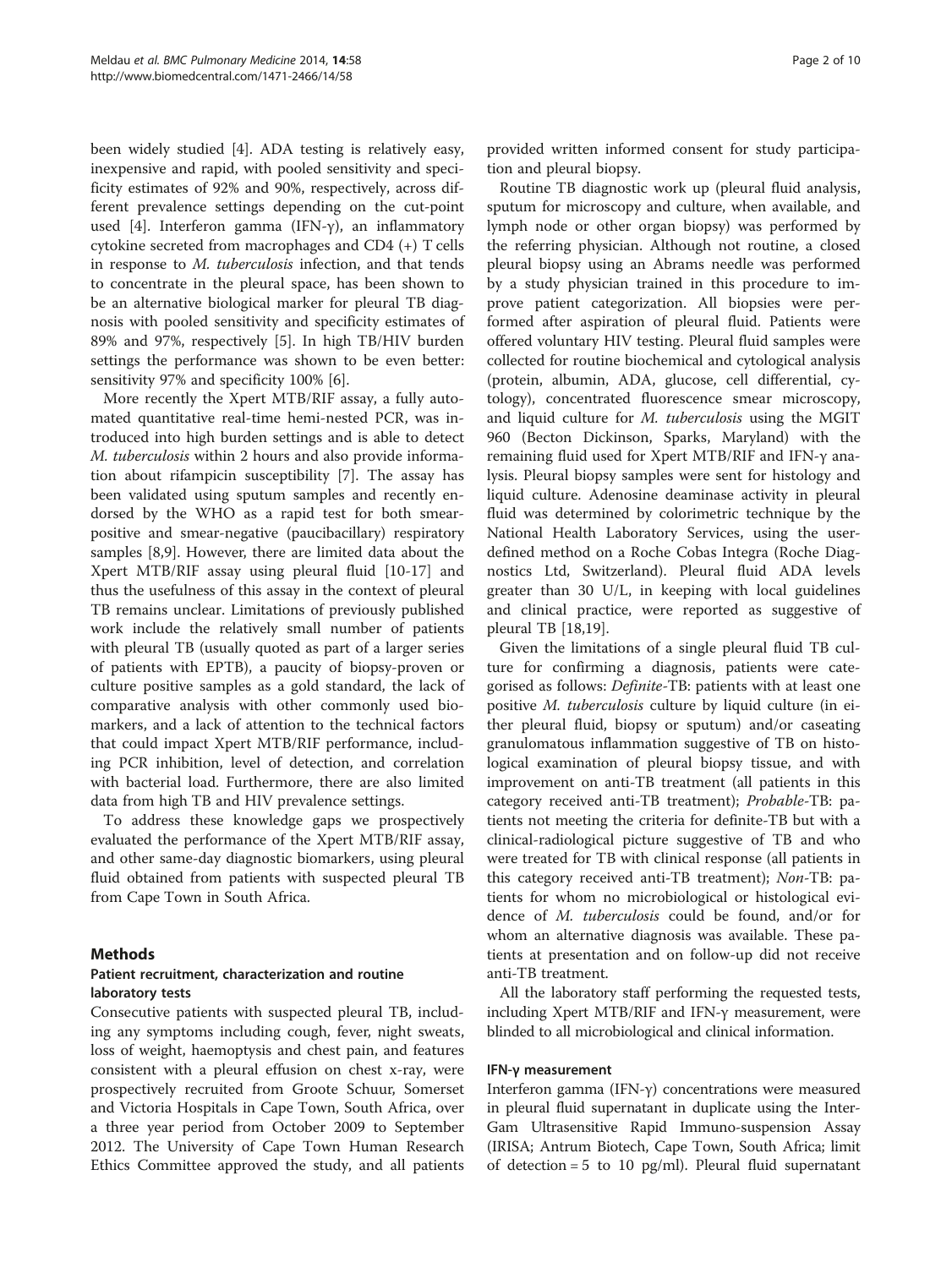was prepared by centrifuging pleural fluid at 3000×g for 15 min to remove any unwanted debris.

#### Xpert MTB/RIF assay

A 1 ml aliquot of raw pleural fluid and a 1 ml aliquot of concentrated (centrifuged) pleural fluid from each patient was diluted with 2 ml of the Xpert MTB/RIF sample buffer. The 1 ml concentrated pleural fluid aliquot was prepared by centrifugation of a median (IQR) of 20 (10-20) ml pleural fluid at 3000×g for 15 min, with the supernatant discarded and the pellet made up to 1 ml with phosphate buffer solution. The pleural fluid and sample buffer solutions were then mixed vigorously and incubated at room temperature for 15 min, with further mixing halfway through the incubation. A 2 ml volume of the diluted samples was then transferred to an Xpert MTB/RIF cartridge and run on the GeneXpert (Cepheid, Dx System Version 4.0c) machine. The limit of detection was determined in duplicate by spiking 0, 50, 75, 100 and 150 H37Rv CFU to 1 ml aliquots of pleural fluid from subjects confirmed not to have TB, before dilution with sample buffer and subsequent Xpert MTB/RIF analysis. This experiment was repeated twice. Inhibition was evaluated by comparing the PCR cycle-threshold  $(C_T)$ values of the internal positive control (lyophilized Bacillus atrophaeus subsp. globigii spores) from unconcentrated and concentrated samples.

# Statistical analysis

Categorical variables were compared using the  $\chi^2$  test and continuous variables were compared using Student's t-test where appropriate, with Mann-Whitney used for non-parametrically distributed continuous variables. Correlations were analyzed using the Spearman coefficient for non-parametrically distributed variables. Diagnostic accuracy, including 95% confidence intervals, was assessed using sensitivity, specificity, positive predictive value (PPV), negative predictive value (NPV) (Open Epi, Version 2.3.1) and area under the receiver operator curve (AUROC) in definite-TB and non-TB groups (Graphpad Prism, Version 5.03).

# Results

A total of 103 patients with pleural effusion and suspected TB were enrolled. Ten patients were excluded from the final analysis: three had incomplete clinical data and seven were on anti-TB treatment for more than 48 hours prior to the samples being taken (see Figure [1](#page-3-0) for patient flow and test results available).

#### Clinical and demographic data

Forty subjects were confirmed to have definite-TB, 48 non-TB and 5 participants probable-TB (not meeting diagnostic criteria but receiving TB treatment). The

subjects with non-TB effusions had a spectrum of malignant and non-malignant diagnoses including: lymphoma, adenocarcinoma, small cell carcinoma, and parapneumonic effusion. Of the 65 subjects consenting to HIV testing, 17% (11) were positive. Clinical and demographic data are summarized in Table [1](#page-4-0).

#### Performance outcomes of IFN-γ

IFN-γ levels were evaluated in 93 patients (40 definite-TB, 5 probable-TB and 48 non-TB). Median (IQR) IFN-γ levels were approximately 100 times higher in definite-TB compared to non-TB effusions: 131.8 (131.8-162.7) versus 0.57 (0.0-5.71) pg/ml, p < 0.0001 (Figure [2\)](#page-5-0). A receiver operating characteristic (ROC) curve derived rule-in cut point of 107.7 pg/ml was used to determine the sensitivity and specificity (95% CI) (Figure [3\)](#page-5-0). Table [2](#page-6-0) compares the diagnostic accuracy of the IFN-γ with other same-day diagnostics in definite-TB versus non-TB groups. IFN-γ sensitivity was unaffected by the inclusion of probablewith definite-TB patients (see Additional file [1](#page-8-0): Table S1 in the online supplementary data), and diagnostic accuracy was not significantly different in HIV-infected compared to uninfected patients (see Additional file [1](#page-8-0): Table S2 in the online supplementary data).

#### Performance outcomes of pleural fluid ADA

Adenosine deaminase levels were measured in 84 patients. Median (IQR) ADA levels were 5 times higher in definite-TB compared to non-TB effusions: 51.7 (35.2- 62.1) versus  $11.5$  (7.1-18.8) U/L,  $p < 0.0001$ . Using a clinical cut point of >30 U/L (South African national standard [[18](#page-8-0)]), the sensitivity (95%CI), specificity, NPV and PPV were 79.0% (63.7-89.0), 92.7% (80.6-97.5), 82.7% (69.3- 91.0) and 91.0% (73.4-95.4), respectively (Table [2\)](#page-6-0). Relevant values using the rule-in cut-point (at least 95% specificity) are shown in Table [2.](#page-6-0) The ROC and scatter plot of ADA are shown in Figures [2](#page-5-0) and [3](#page-5-0).

Grouping the probable TB with the definite-TB group reduced the sensitivity to 74.5% but the specificity remained unchanged, when using the clinically used cut point of >30 U/L. A similar trend occurred when using the rule-in cut point of 48.85 U/L (see Additional file [1](#page-8-0): Table S1 in the online supplementary data). HIV status had no significant impact on the ADA diagnostic accuracy (see Additional file [1:](#page-8-0) Table S3 in the online supplementary data).

#### Performance outcome for Xpert MTB/RIF assay including inhibition and detection threshold

Xpert MTB/RIF was performed on 93 participants. Xpert MTB/RIF detected 9 out 40 subjects with definite-TB. The sensitivity (95%CI) and specificity using 1 ml of unprocessed pleural fluid was 22.5% (12.4, 37.6) and 98.0% (89.2, 99.7) respectively. Xpert MTB/RIF sensitivity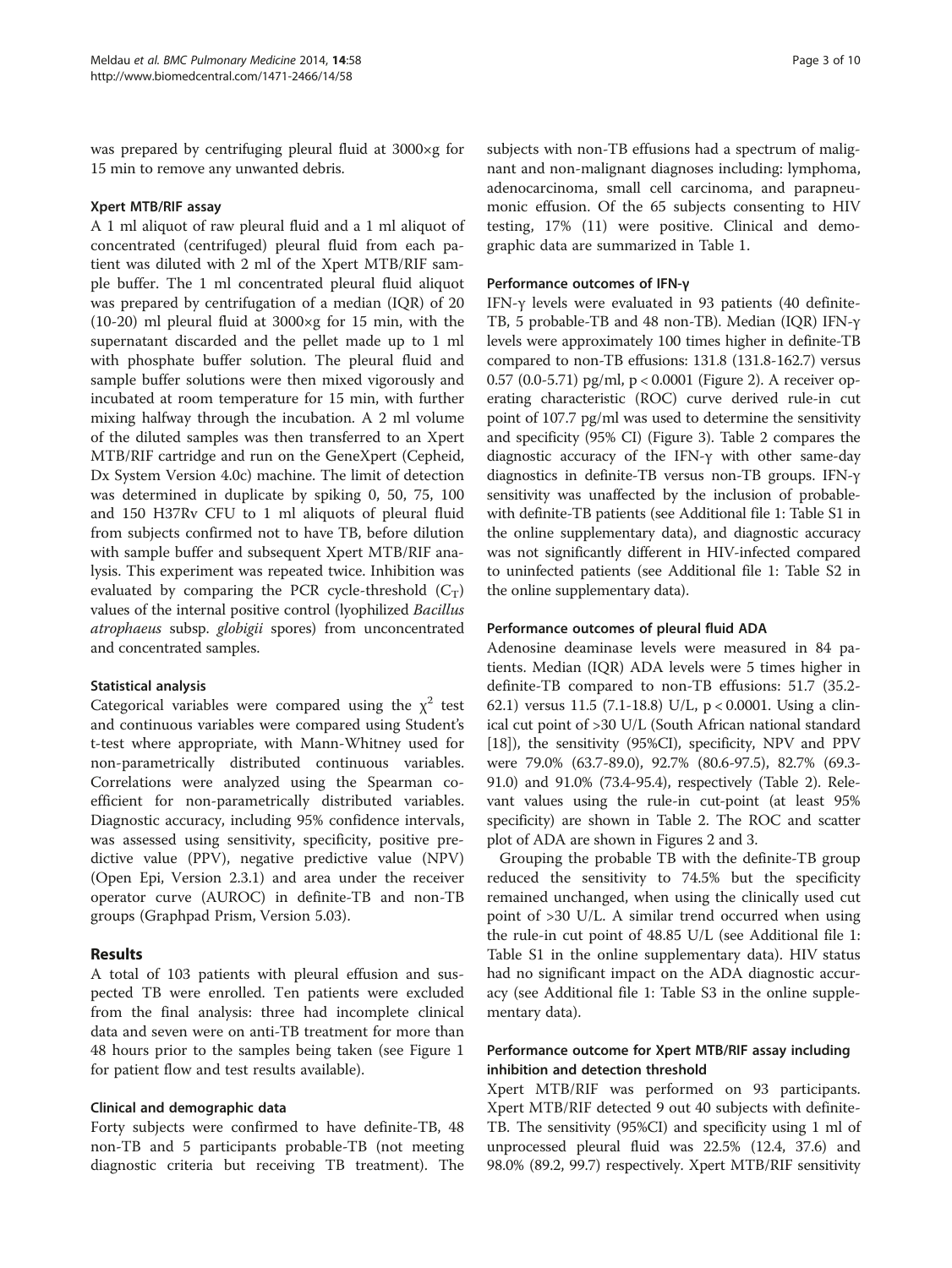<span id="page-3-0"></span>

and specificity did not improve when a concentrated (centrifuged) pleural fluid samples was used  $(p = 0.90,$  Table [3](#page-7-0)). However, the number of indeterminate results generated in concentrated compared to unprocessed pleural fluid samples was higher  $7/92$  vs.  $0/93$  ( $p < 0.05$ ). Table [2](#page-6-0) compares the diagnostic accuracy of Xpert MTB/RIF and other same-day diagnostics. Of note, Xpert MTB/RIF pleural fluid testing detected one rifampicin-resistant result that was confirmed by liquid culture to be a truepositive MDR-TB case.

Spiking raw pleural fluid demonstrated that the Xpert MTB/RIF assay was able to reliably detect ≥75 CFU per millilitre of pleural fluid (Figure [4](#page-7-0)a). No significant difference was seen between unprocessed and concentrated pleural fluid internal probe amplifications with median  $C_T$  values of (95% CI) of 27.6 (27.5, 28.5) and 27.4 (27.6, 28.9), respectively. The median time-to-positivity (TTP) (IQR) for pleural fluid and pleural biopsy culture were 28.0 days (23.3-31.1) and 19.0 days (17.7-24.6), respectively (data not shown). No correlation was observed between  $C_T$  values and TTP from pleural fluid liquid culture, however, there was a correlation (Spearman  $r =$ 0.93,  $p = 0.02$ ) between  $C_T$  values and the TTP from pleural biopsy culture.

In contrast to the findings with ADA and IFN-γ, when subjects were stratified by HIV status, Xpert MTB/RIF had a higher sensitivity in HIV infected versus uninfected persons [50% (21.6-78.5) vs. 9.1% (2.6-27.9), p = 0.031 (see Additional file [1](#page-8-0): Table S4 in the online supplementary data). A similar trend was seen when comparing pleural fluid and biopsy culture as reference standard (see Additional file [1:](#page-8-0) Table S5 in the online supplementary data).

Xpert MTB/RIF in combination with ADA or IFN-γ did not significantly improve the diagnostic accuracy when compared to ADA or IFN-γ alone (Table [2](#page-6-0)).

#### Discussion

Given that a reliable same-day diagnostic tool for pleural TB is lacking, we prospectively evaluated and compared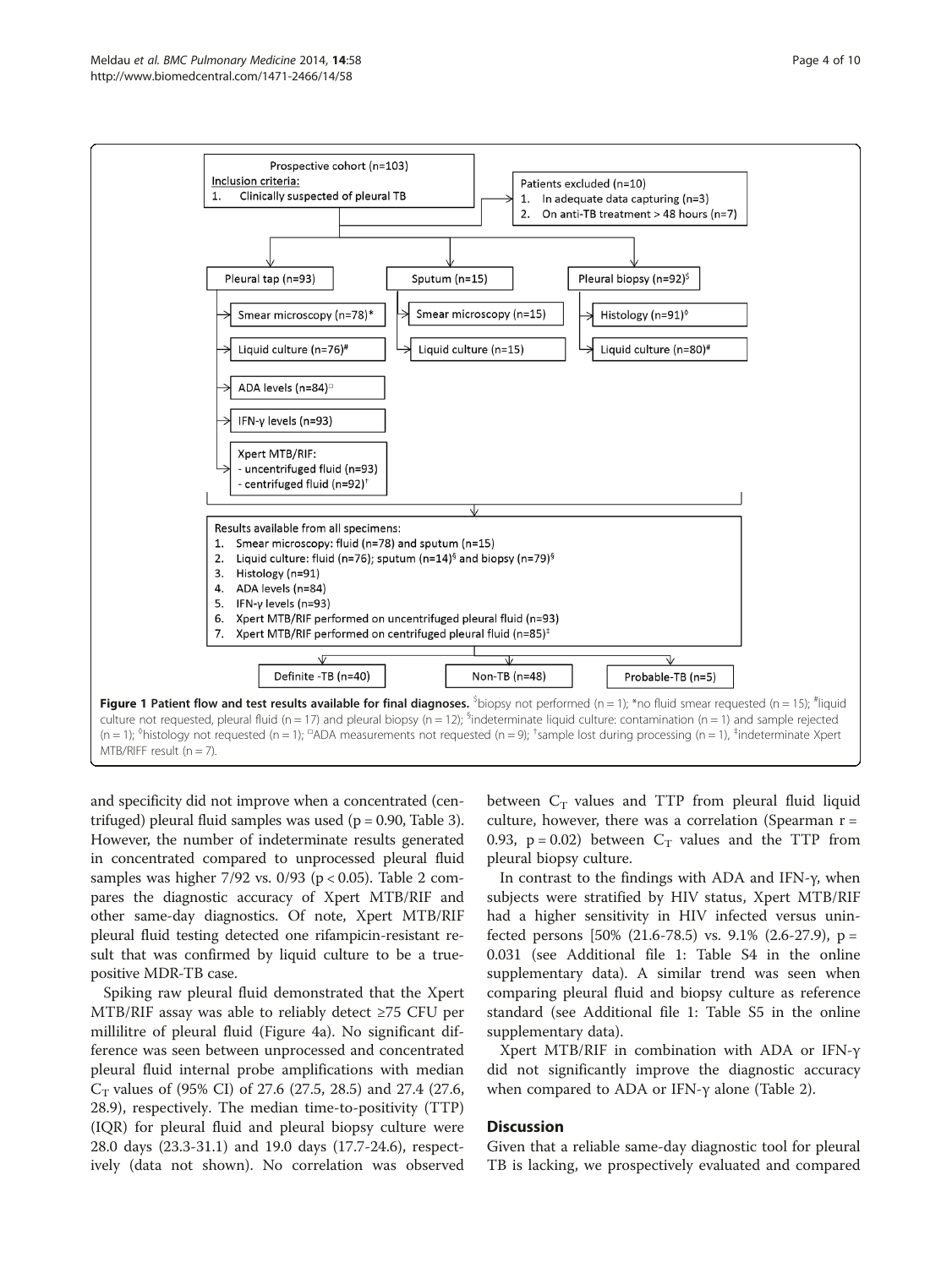<span id="page-4-0"></span>

|                          | Table 1 Baseline characteristics of the definite tuberculosis |  |  |
|--------------------------|---------------------------------------------------------------|--|--|
| (TB) and non-TB patients |                                                               |  |  |

|                               | Definite-TB | Non-TB      | p-value                         |
|-------------------------------|-------------|-------------|---------------------------------|
| Patients (n)                  | 40          | 48          |                                 |
| Age (yrs)                     | 39 (29,55)  | 61 (54,69)  | $<$ 0 $\cdot$ 0001 <sup>#</sup> |
| Sex                           |             |             |                                 |
| Male                          | 24 (60%)    | 29 (60.4%)  |                                 |
| Female                        | 16 (40%)    | 19 (39.6%)  |                                 |
| Race                          |             |             |                                 |
| White                         | $1(2.5\%)$  | $5(10.4\%)$ |                                 |
| Black                         | 28 (70%)    | 9(18.8%)    | $< 0.0001*$                     |
| Mixed                         | 11 (27.5%)  | 34 (70.8%)  | $< 0.0001*$                     |
| <b>HIV Status</b>             |             |             |                                 |
| HIV-infected                  | 8 (20%)     | $1(2.0\%)$  | $< 0.05*$                       |
| HIV uninfected                | 22 (55%)    | 29 (60.4%)  |                                 |
| Refused testing               | 4 (10%)     | $3(6.3\%)$  |                                 |
| Unknown                       | 6(15%)      | 15 (31.3%)  |                                 |
| <b>History of Previous TB</b> |             |             |                                 |
| Yes                           | 6 (15%)     | $5(10.4\%)$ |                                 |
| No                            | 31 (77.5%)  | 39 (81.3%)  |                                 |
| Unknown                       | 3(7.5%)     | 4 (8.3%)    |                                 |
| <b>BCG Status</b>             |             |             |                                 |
| Yes                           | 20 (50%)    | 25 (52.1%)  |                                 |
| No                            | 10 (25%)    | $5(10.4\%)$ |                                 |
| Unknown                       | 10 (25%)    | 18 (37.5%)  |                                 |
| <b>Current smoker</b>         |             |             |                                 |
| Yes                           | 7 (17.5%)   | 18 (37.5%)  | $< 0.05*$                       |
| No                            | 32 (80%)    | 26 (54.1%)  | $< 0.05*$                       |
| Unknown                       | $1(2.5\%)$  | 4(8.3%)     |                                 |

Data are presented as median (IQR) or n (%) or yrs (IQR). BCG: bacilli Calmette-Guerin. <sup>#</sup>: unpaired t-test; \*: Chi-squared test.

the use of ADA, IFN-γ and Xpert MTB/RIF using pleural fluid from patients with suspected TB. Our key findings were (i) Xpert MTB/RIF had poor sensitivity and this was neither the result of a sub-optimal level of detection compared to other types of biological samples nor increased PCR inhibition, (ii) Xpert MTB/RIF sensitivity was not improved by concentrating larger volumes of pleural fluid, (iii) ADA and IFN-γ are good rule-in tests for TB pleural effusions but the higher sensitivity of IFN-γ would be preferable over ADA for rule-in, particularly in low-burden settings where a high INF-γ level is unlikely to be due to cancer, (iv) the excellent rapid rule-out value of IFN-γ, compared to ADA, is of particular clinical usefulness in high burden settings as it could be used to prompt a search for an alternative diagnosis and hence medical or surgical biopsy. The sheer burden of disease and resource constraints, including lack of skilled operators, in high burden settings means that a routine biopsy-based approach cannot be undertaken. Moreover, the majority of patients suspected with pleural TB were unable to produce sputum.

The Xpert MTB/RIF assay, which can simultaneously detect the presence of M. tuberculosis and rifampicin resistance in sputum specimens, has shown great promise in the rapid diagnosis of TB, with an average sensitivity and specificity of 90.4% and 98.4%, respectively [\[8\]](#page-8-0). It has also improved the rapid diagnosis of pulmonary TB (sensitivity of  $~68\%$ ) in smear-negative patients and recently been endorsed by the Scientific and Technical Advisory Board of the WHO for use in paucibacillary samples [\[9,20](#page-8-0)]. However, there are hardly any data about Xpert performance in pleural fluid. Published studies have generally been performed in low burden settings as a laboratory exercise reporting yields in samples from extra-pulmonary sites, and only reported on a handful of patients with TB pleural effusion [[10](#page-8-0),[12](#page-8-0)-[16\]](#page-8-0). This may explain the high sensitivity reported in these studies (range 58% to 100%) and high specificities (87% to 100%) [\[10](#page-8-0)-[16\]](#page-8-0). Recently Friedrich and co-workers in a selected cohort found that 20 out of 25 patients had confirmed TB and that Xpert sensitivity was 25% [\[11](#page-8-0)]. We have confirmed these findings in a larger unselected cohort and further interrogated the technical performance of the assay. The level of detection was ≥75 colony forming units per ml, and there was no evidence of PCR inhibition using the internal positive control. Centrifugation of pleural fluid made little difference. The time to positivity data (median > 28 days) confirms the low organism load within the pleural space compared to pleural tissue. Indeed, there was a trend to shorter time to positivity in liquid culture from samples that were culture positive/Xpert positive compared to those that were culture positive/Xpert negative (data not shown). Collectively, these data confirm the notion that pleural TB is a paucibaciliary disease and thus concentration/ centrifugation of at least 20 ml of pleural fluid makes little difference to diagnostic yield. Xpert performed better in HIV-infected individuals, which may reflect a higher organism load in the pleural fluid [\[21\]](#page-8-0).

In high burden settings such as South Africa, a high ADA level is frequently used to guide initiation of anti-TB therapy [[4,5\]](#page-8-0). In this study, although ADA levels were 5 times higher in TB patients than in non-TB patients, using the laboratory accepted cut-point in Cape Town (30 U/L) roughly 20% of TB patients would have been missed and 1 in 10 incorrectly started on anti-TB therapy. Despite the inability of ADA to definitively confirm *M. tuberculosis*, it is a low cost and relatively rapid (same day) assay and has a high PPV when disease prevalence is high [[22\]](#page-8-0). In low prevalence settings, however, PPV is too low to be clinically useful. Indeed, a recent meta-analysis of 63 studies including 2796 pleural TB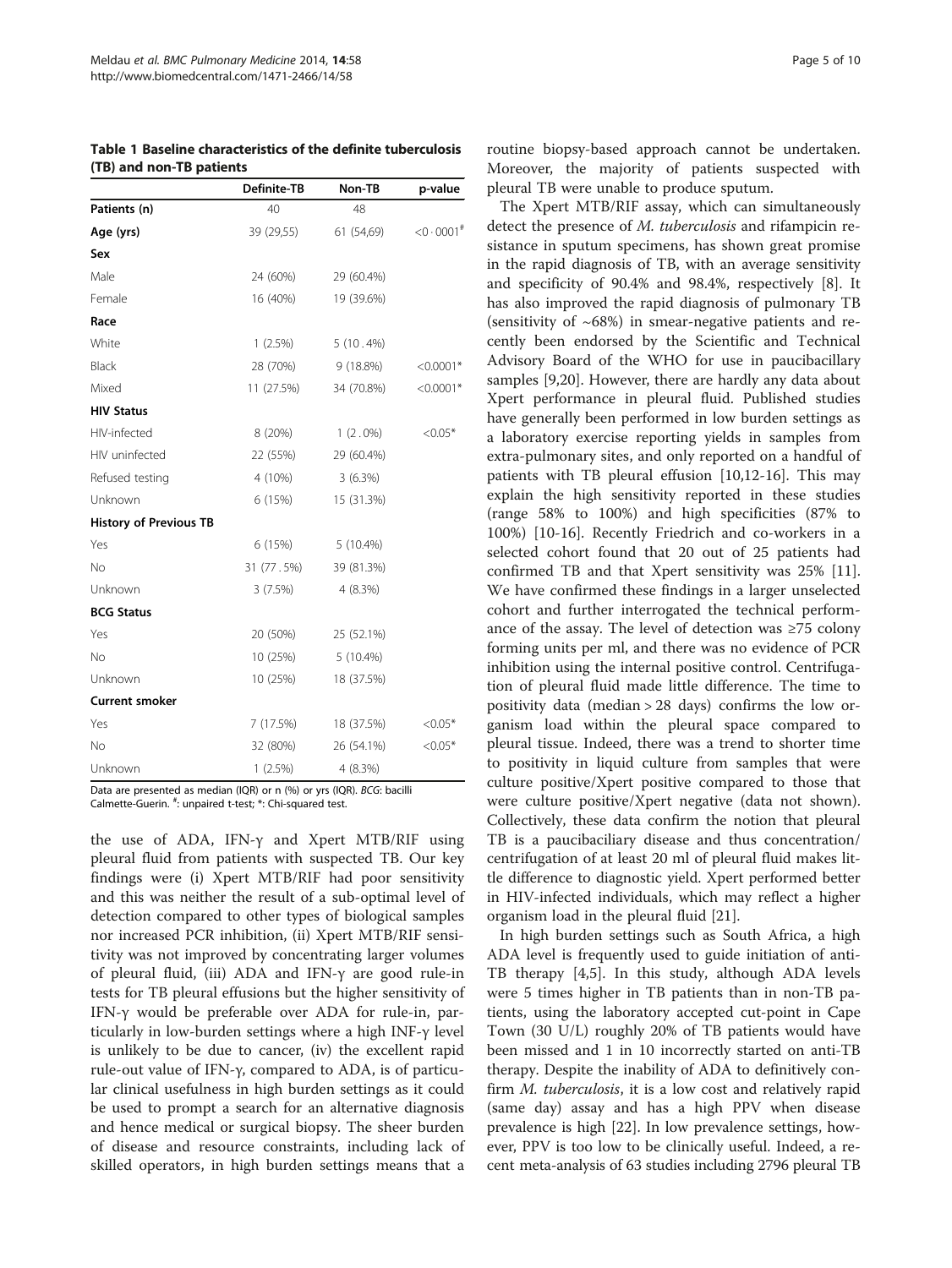<span id="page-5-0"></span>

patients and 5297 non-TB patients reported the sensitivity of ADA to be 92% and specificity 90% at a cut-point of 41.9 U/L (median cut-point in the pooled studies, which each used a different cut-point) [\[4](#page-8-0)]. Thus, 1 in 10 patients would be over diagnosed with TB. The specificity of ADA may be improved if the proportion of lymphocytes is taken into account as was recently shown [[22](#page-8-0)]. However, this is not universally helpful as about ~25% of TB pleural effusions , may be neutrophil predominant [\[23](#page-8-0)].

Interferon gamma, similarly, was significantly higher in TB (100 fold) compared to non-TB patients. Using an ROC curve-determined cut-point of 107.7 pg/ml, only 3 definite-TB patients were missed. By contrast, Xpert sensitivity, like pleural fluid culture  $(-40%)$  [\[2](#page-8-0)], was poor



and therefore additional tools are required for optimal diagnosis when a non-biopsy approach is used. Thus, a 'one size fits all' approach with Xpert is inappropriate. Although closed pleural biopsy has a high diagnostic yield it is often unavailable in resource-poor settings, and even when available the large numbers of cases preclude routine biopsy in district general hospitals. In this study we have confirmed our previous findings, and those of others, that IFN- $\gamma$  is both a highly accurate rule-in and rule-out diagnostic test for pleural TB [[6,](#page-8-0)[24-26](#page-9-0)], however it must be accepted that the 107.7 pg/ml cut point was generated using the current cohort and further prospective testing is required to confirm the high sensitivity and specificity. Although it can be easily measured by a commercially available ELISA-kit, it is not routinely performed due to the high cost and the kits only being available in a 96 well format, which lead to a considerable wastage of unused wells [[27\]](#page-9-0). Interestingly, of the only two non-TB patients that had elevated IFN-γ, one patient had an empyema, which is known to cause elevated IFN-γ and is a contraindication to using the test, and the other patient was lost to follow-up and thus the true TB status was unclear. A previous study from our group demonstrated a similar accuracy (sensitivity 97% specificity 98%) [\[6](#page-8-0)]. An obvious drawback is the lack of susceptibility data, but in resource-poor settings culture confirmation with susceptibility can follow if there is a poor response to treatment. In any event a culture isolate or positive NAAT would be required to determine susceptibility- the yield of both are low in pleural TB. It would have been interesting to perform Xpert on the pleural tissue biopsies but technically this was not feasible due to the limited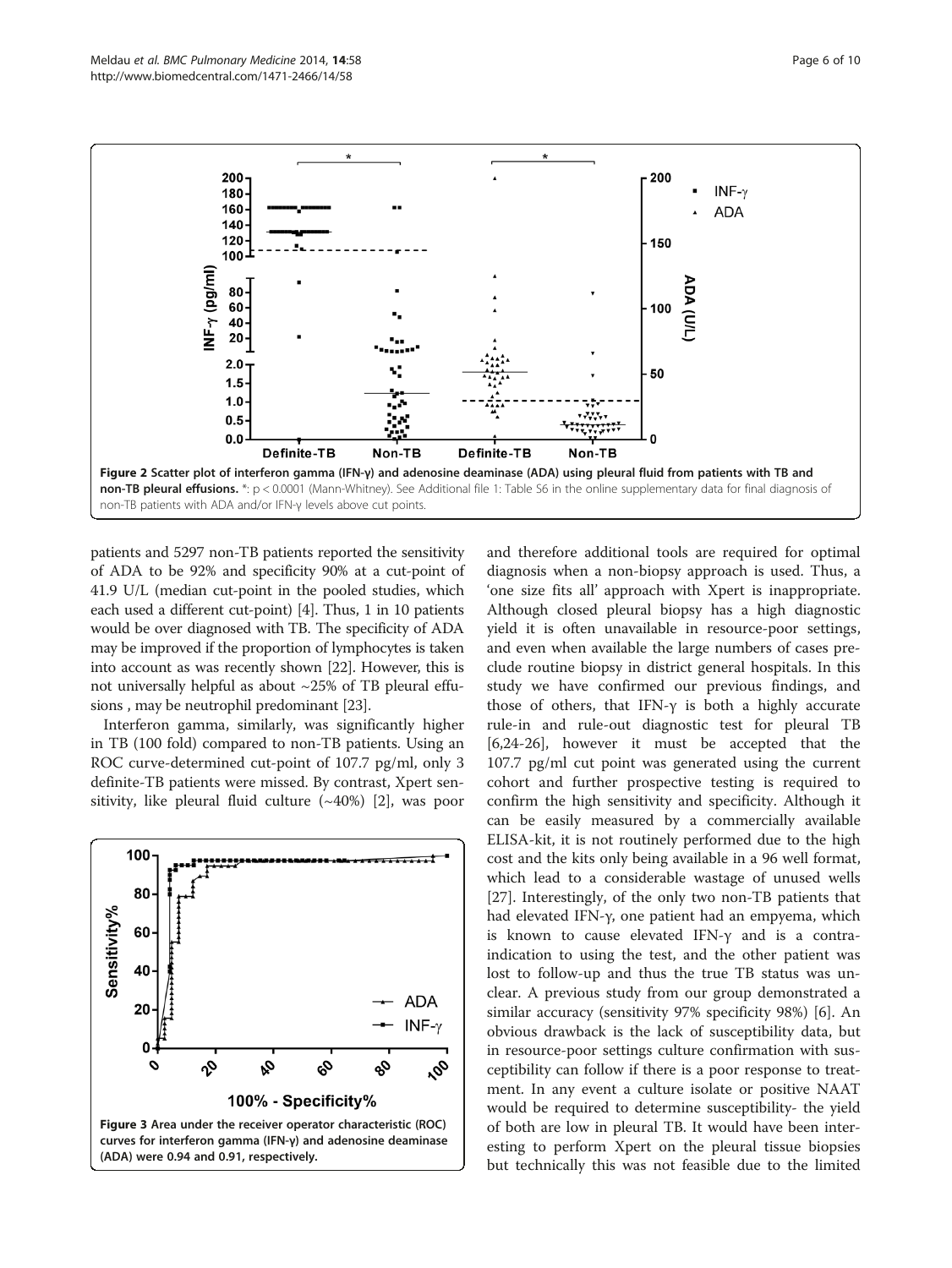<span id="page-6-0"></span>Table 2 Per patient diagnostic accuracy of Xpert MTB/RIF, IFN-γ, and ADA for the diagnosis pleural tuberculosis

| Assay                                                                     | Definite-TB vs. Non TB                                                                                                                                                    |                          |                          |                                                                                  |                     |                                                                                               |  |
|---------------------------------------------------------------------------|---------------------------------------------------------------------------------------------------------------------------------------------------------------------------|--------------------------|--------------------------|----------------------------------------------------------------------------------|---------------------|-----------------------------------------------------------------------------------------------|--|
|                                                                           | Sensitivity% (95% CI)                                                                                                                                                     | Specificity% (95% CI)    | PPV% (95% CI)            | NPV% (95% CI)                                                                    | +LR (95% CI)        | -LR (95% CI)                                                                                  |  |
| Xpert MTB/RIF                                                             | 22.5% ***** (12.4, 37.6) 9/40                                                                                                                                             | 98% (89.2, 99.7) 47/48   | 90% (59.6, 98.3) 9/10    | $60.3\%$ <sup><math>\uparrow</math> (49.2, 70.4) 48/78</sup>                     | 10.8 (1.43, 81.65)  | $0.79^{\text{Cov}_5}$ (0.67, 0.94)                                                            |  |
| $IFN-\gamma$                                                              | 92.5%* <sup>O</sup> (80.2, 97.5) 37/40                                                                                                                                    | 95.9% (86.1, 98.9) 46/48 | 94.9% (83.2, 98.6) 37/39 | $93.9\%$ <sup>†</sup> (83.5, 97.9) 46/49                                         | 22.20 (5.70, 86.46) | $0.08^{\text{c} \delta}$ (0.03, 0.23)                                                         |  |
| ADA (Clinical cut point)                                                  | 79% <sup><math>\Delta</math>#×</sup> (63.7, 89) 30/38                                                                                                                     | 92.7% (80.6, 97.5) 38/41 | 91% (73.4, 95.4) 30/33   | 82.7% <sup>‡0</sup> (69.3, 91.0) 38/46                                           | 10.79 (3.59, 32.47) | $0.23^{\circ}$ (0.12, 0.42)                                                                   |  |
| ADA (Rule-in cut point)                                                   | 55.3% <sup>□O×€¥</sup> (39.8, 69.9) 21/38                                                                                                                                 | 95.2% (83.9, 98.7) 39/41 | 91.4% (73.3, 97.6) 21/23 | 69 · 7% $^{\infty$ (56.7, 80.1) 39/56                                            | 11.33 (2.85, 45.1)  | $0.47^{\text{m\&P}}$ (0.33, 0.67)                                                             |  |
| Xpert MTB/RIF followed by IFN-y<br>if MTB/RIF-negative                    | 92.5% <sup>5€</sup> (80.2, 97.5) 37/40                                                                                                                                    | 93.8% (83.2, 97.9) 45/48 | 92.5% (80.2, 97.5) 37/40 | 93.8% <sup>•△</sup> (83.2, 97.9) 45/48                                           | 14.80 (4.93, 44.43) | $0.08$ <sup>§b</sup> (0.03, 0.24)                                                             |  |
| Xpert MTB/RIF followed by ADA<br>(clinical cut-point) if MTB/RIF-negative | $81.6\%$ <sup>£¥</sup> (66.6, 90.8) 31/38                                                                                                                                 | 92.7% (80.6, 97.5) 38/41 | 91.2% (77.1, 97) 31/34   | 84.5% (71.3, 92.3) 38/45                                                         | 11.15 (3.70, 33.49) | $0.20^{2}$ (0.10, 0.39)                                                                       |  |
| p-value                                                                   | *, $\overset{*}{\cdot}$ , $\overset{s}{\cdot}$ and $\overset{f}{\cdot}$ p < 0.0001 <sup>O</sup> ; □, $\times$ , $\overset{f}{\cdot}$<br>and $\overset{s}{\cdot}$ p < 0.05 |                          |                          | and $\degree: P < 0.0001 \degree; \degree; \degree$<br>and $^{\circ}$ : p < 0.05 |                     | $\zeta$ , $\zeta$ , $\zeta$ , $\zeta$ , $\zeta$ , $\zeta$ and $\zeta$ .<br>non overlapping CI |  |

A positive MTB (Mycobacterium tuberculosis) fluid culture and/or positive MTB biopsy culture and/or histology in keeping with MTB infection used as a reference. PPV: positive predictive value, NPV: negative predictive value, +LR: positive likelihood ratio, -LR: negative likelihood ratio, CI: confidence interval, IFN-γ: interferon gamma, ADA: adenosine deaminase. IFN- γ cut point of 107.7 pg/ml determined by ROC. ADA clinical cut point of 30 U/L is used for clinical decision-making at Groote Schuur hospital. Rule-in ADA cut point of 48.85U/l determined by ROC.

Superscript symbols: \*; #; \$; {: 0; □; ×; €; \*; +; •; 0; ∞; +; △; \$; "; 5; 4; 8 and Pwere used to indicate which groups were being compared for statistical analysis.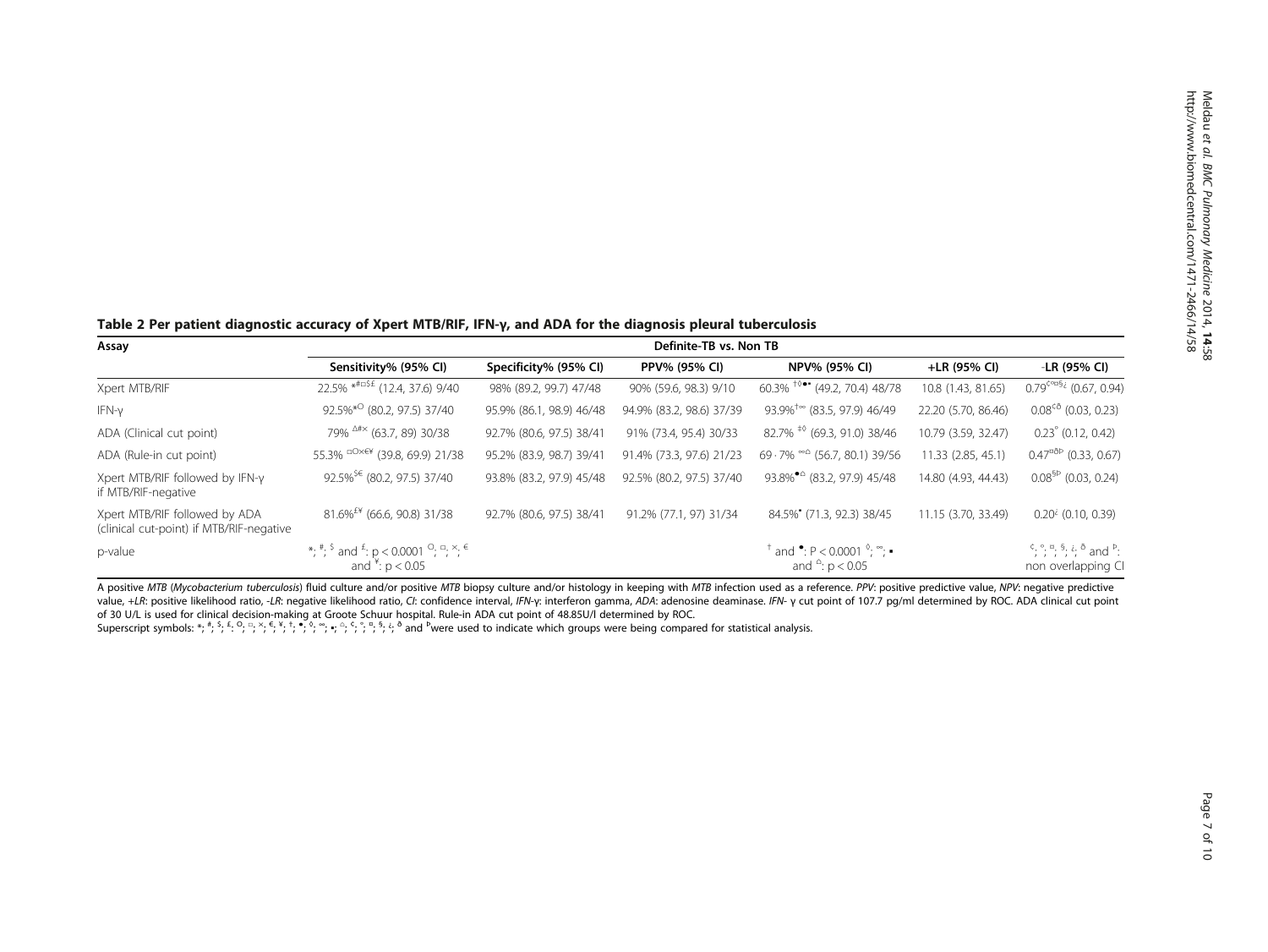| Assay                         | Definite-TB vs. Non-TB  |                        |                       |                          |  |  |
|-------------------------------|-------------------------|------------------------|-----------------------|--------------------------|--|--|
|                               | Sensitivity% (95% CI)   | Specificity% (95% CI)  | PPV% (95% CI)         | <b>NPV% (95% CI)</b>     |  |  |
| Pleural fluid (uncentrifuged) | 22.5% (12.4, 37.6) 9/40 | 98% (89.2, 99.7) 48/48 | 90% (59.6, 98.3) 9/10 | 60.3% (49.2, 70.4) 48/78 |  |  |
| Centrifuged pellet            | 23.7% (13.0, 39.3) 9/38 | 100% (91.7, 100) 42/42 | 100% (70.1, 100) 9/9  | 59.2% (48.2, 70.3) 42/71 |  |  |
| p-value                       | ns*                     | ns*                    | $n\varsigma^*$        | ns*                      |  |  |

<span id="page-7-0"></span>Table 3 Per patient diagnostic accuracy of Xpert MTB/RIF assay using centrifuged and uncentrifuged pleural fluid to diagnose pleural tuberculosis

A median volume of 20 ml of pleural fluid was centrifuged at 3000 × q for 15 min with the pellet resuspended in sterile PBS, followed by Xpert MTB/RIF. A positive MTB (Mycobacterium tuberculosis) fluid culture and/or positive MTB biopsy culture and/or histology in keeping with MTB infection used as a reference. PPV: positive predictive value, NPV: negative predictive value, CI: confidence interval, \*: Chi squared.

amount of tissue and potential for tube blockage in the machine when solid material is used. However this may not have improved the diagnostic accuracy, in a recent study, Xpert was unable to detect any TB cases and more indeterminate results occurred when performed on finely ground pleural tissue [[17\]](#page-8-0).



Affordability and cost effectiveness remains an important consideration in resource poor TB endemic countries. A comprehensive cost effectiveness analysis was beyond the scope of this paper, and we were unable to perform a simple cost analysis given the lack of a clinically validated commercially available unstimulated interferon gamma assay. Although the GeneXpert MTB/RIF assay is now being rolled out in many TB endemic countries [\[28\]](#page-9-0), as we have demonstrated, sensitivity is largely sub-optimal [\[6,](#page-8-0)[29\]](#page-9-0). Although ADA is widely available, specificity may also be also sub-optimal, as we and others have previously demonstrated. Nevertheless, it remains a widely available relatively low cost test. Diagnosing drug-resistant pleural TB also merits cost consideration. However, the GeneXpert MTB/RIF assay has a poor sensitivity in this context and thus whatever diagnostic modality is used (unstimulated interferon gamma, ADA, or GeneXpert MTB/RIF) pleural tissue or fluid culture is still required for susceptibility testing. There is an urgent need to make available a commercially and clinically validated, relatively rapid, single patient use assay for the measurement of unstimulated interferon gamma levels in pleural fluid and other forms of EPTB.

There are several limitations of our study. There were a low proportion of HIV-infected patients and several patients with unknown HIV status. However, HIV prevalence rates in TB patients in the Western Cape Province of SA are known to be lower than in the rest of the country [\[30\]](#page-9-0), and patients often refuse testing. We only centrifuged 20 ml of fluid. However, we were limited by available sample, particularly when effusions were loculated. Moreover, a recent paper has showed that increasing the pleural fluid volume to 100 ml does not improve culture yields, despite improving the time to positivity [[21\]](#page-8-0). The conclusions drawn here apply to high TB and HIV burden settings and, for the sake of external validity, require confirmation in other settings. However, given that HIV increases the concentration of organisms in pleural fluid and that the upper limit of the Xpert sensitivity (95% CI) was 37% suggests that Xpert is unlikely to perform well in any setting when using pleural fluid. We did not evaluate the potential impact on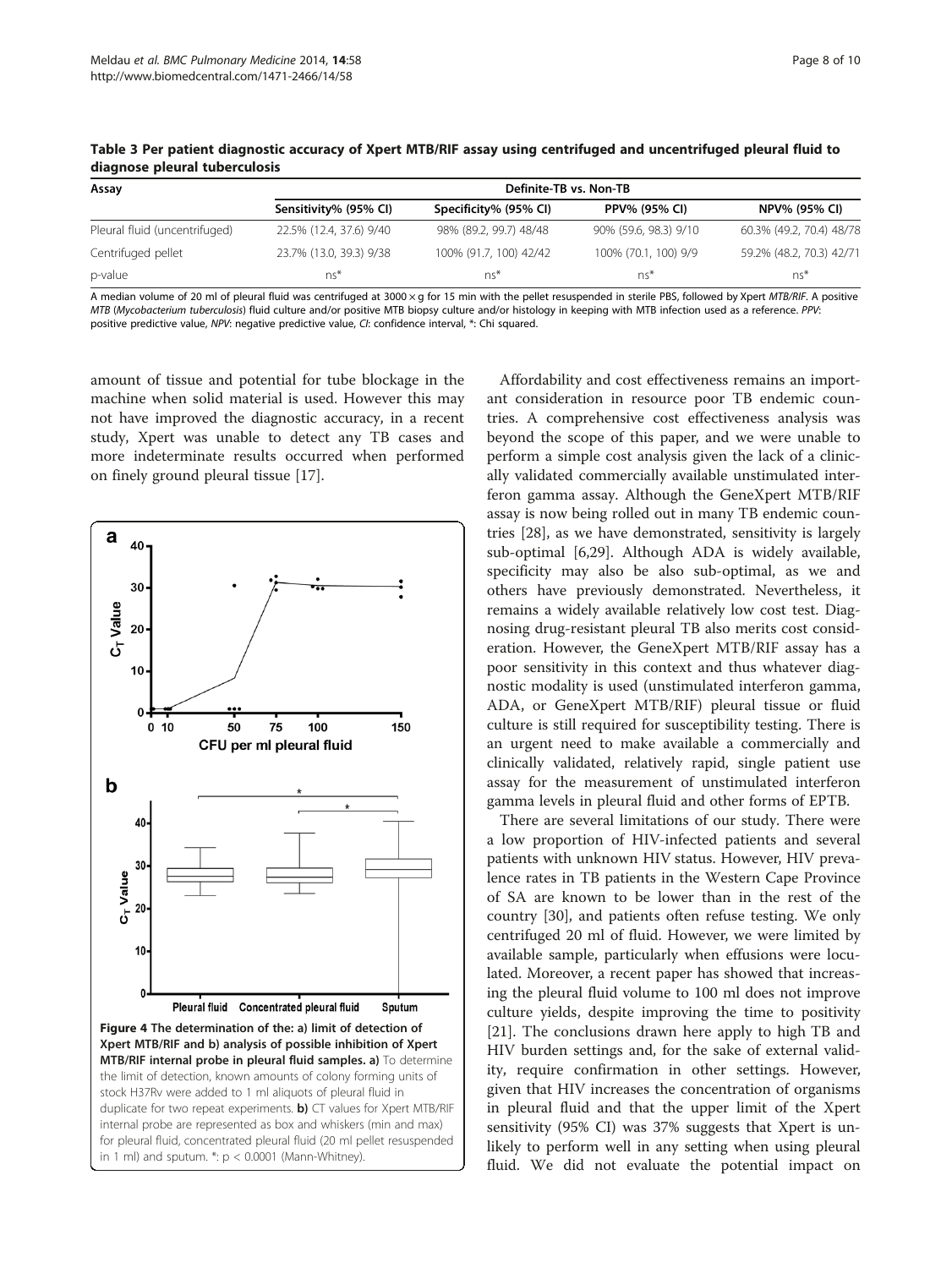<span id="page-8-0"></span>morbidity and length of hospital stay of ADA, IFN-γ and Xpert compared to empiric treatment based on laboratory analysis alone (lymphocyte predominance), however, this would have require a randomized design and up to  $\sim$ 25% of TB effusions are known to be neutrophil predominant [23]. The confidence intervals of the sensitivity estimates for interferon gamma and the GeneXpert MTB/ RIF assay are not ideal and therefore our findings should be confirmed using larger sample numbers and from different parts of the world.

# Conclusion

The clinical usefulness of Xpert-MTB/RIF to diagnose pleural TB is limited by its poor sensitivity. By contrast, IFN-γ is an excellent rule-in test and, compared to ADA, has significantly better sensitivity and rule-out value in a high HIV prevalence setting. The high NPV of IFN-γ, compared to ADA, is particularly useful to clinicians as it prompts further work-up and tissue biopsy in patients who are unlikely to have TB, however further prospective testing is required.

# Additional file

[Additional file 1: Table S1.](http://www.biomedcentral.com/content/supplementary/1471-2466-14-58-S1.docx) Per patient diagnostic accuracy of Xpert MTB/RIF, IFN-γ, and ADA for the diagnosis pleural tuberculosis. Table S2. Per patient diagnostic accuracy of IFN-γ for the diagnosis of pleural tuberculosis, stratified by HIV status. Table S3. Per patient diagnostic accuracy using ADA for the diagnosis of pleural tuberculosis, stratified by HIV status. Table S4. Per patient diagnostic accuracy of the Xpert MTB/ RIF assay, stratified by HIV status. Table S5. Per sample diagnostic accuracy of the XpertMTB/RIF assay for the diagnosis of pleural tuberculosis, using either fluid or biopsy culture as reference standard. Stratified by HIV status. Table S6. Non-TB patients with ADA and/or INF-γ levels above specified cut points.

#### Competing interests

KD, UG and GT have performed consultancy work for Antrum Biotech (Pty) Ltd, a UCT co-owned spin-off company, and kits for the study were donated by the company. However, Antrum Biotech played no role in study design, data analysis or its publication. Similarly, KD has been the recipient of grant funding from FIND Diagnostics, who also donated Xpert MTB/RIF cartridges to carry out the study but FIND played no role in study design, data analysis or its publication.

#### Authors' contributions

Concept and design, KD, RM, GT, JP. Laboratory experiments, RM, AB. Analysis and interpretation, RM, RvZS, JP, GC, GS, GN, BA, HK. Drafting the manuscript for important intellectual content, KD, RM, RvZS, GT, JP, UG. All authors read and approved the final manuscript.

#### Acknowledgements

This work was supported by the South African National Research Foundation (SARChI; KD), and the European and Developing Countries Clinical Trials Partnership (EDCTP; TB-NEAT and TESA; KD and GT).

#### Received: 20 December 2013 Accepted: 3 April 2014 Published: 8 April 2014

#### References

1. World Health Organization: WHO: Global Tuberculosis Report 2012. Geneva, Switzerland: WHO; 2012:100.

- 2. Light RW: Update on tuberculous pleural effusion. Respirology 2010, 15(3):451–458.
- 3. Koegelenberg CF, Diacon AH: Pleural controversy: close needle pleural biopsy or thoracoscopy-which first? Respirology 2011, 16(5):738–746.
- 4. Liang QL, Shi HZ, Wang K, Qin SM, Qin XJ: Diagnostic accuracy of adenosine deaminase in tuberculous pleurisy: a meta-analysis. Respir Med 2008, 102(5):744–754.
- 5. Jiang J, Shi HZ, Liang QL, Qin SM, Qin XJ: Diagnostic value of interferongamma in tuberculous pleurisy: a metaanalysis. Chest 2007, 131(4):1133–1141.
- 6. Dheda K, van Zyl-Smit RN, Sechi LA, Badri M, Meldau R, Meldau S, Symons G, Semple PL, Maredza A, Dawson R, Wainwright H, Whitelaw A, Vallie Y, Raubenheimer P, Bateman ED, Zumla A: Utility of quantitative T-cell responses versus unstimulated interferon-{gamma} for the diagnosis of pleural tuberculosis. Eur Respir J 2009, 34(5):1118–1126.
- 7. Theron G, Peter J, van Zyl-Smit R, Mishra H, Streicher E, Murray S, Dawson R, Whitelaw A, Hoelscher M, Sharma S, Pai M, Warren R, Dheda K: Evaluation of the Xpert MTB/RIF assay for the diagnosis of pulmonary tuberculosis in a high HIV prevalence setting. Am J Respir Crit Care Med 2011, 184(1):132–140.
- 8. Chang K, Lu W, Wang J, Zhang K, Jia S, Li F, Deng S, Chen M: Rapid and effective diagnosis of tuberculosis and rifampicin resistance with Xpert MTB/RIF assay: a meta-analysis. J Infect 2012, 64(6):580–588.
- 9. World HealthOrganization: Report of the Tenth Meeting WHO Strategic and Technical Advisory Group for Tuberculosis (STAG-TB). Geneva: World Health Organization; 2010:27–29.
- 10. Causse M, Ruiz P, Gutierrez-Aroca JB, Casal M: Comparison of two molecular methods for rapid diagnosis of extrapulmonary tuberculosis. J Clin Microbiol 2011, 49(8):3065–3067.
- 11. Friedrich SO, von Groote-Bidlingmaier F, Diacon AH: Xpert MTB/RIF assay for diagnosis of pleural tuberculosis. J Clin Microbiol 2011, 49(12):4341–4342.
- 12. Hillemann D, Rusch-Gerdes S, Boehme C, Richter E: Rapid molecular detection of extrapulmonary tuberculosis by the automated GeneXpert MTB/RIF system. J Clin Microbiol 2011, 49(4):1202–1205.
- 13. Miller MB, Popowitch EB, Backlund MG, Ager EP: Performance of Xpert MTB/RIF RUO assay and IS6110 real-time PCR for Mycobacterium tuberculosis detection in clinical samples. J Clin Microbiol 2011, 49(10):3458–3462.
- 14. Moure R, Martin R, Alcaide F: Effectiveness of an integrated real-time PCR method for detection of the Mycobacterium tuberculosis complex in smear-negative extrapulmonary samples in an area of low tuberculosis prevalence. J Clin Microbiol 2012, 50(2):513–515.
- 15. Tortoli E, Russo C, Piersimoni C, Mazzola E, Dal Monte P, Pascarella M, Borroni E, Mondo A, Piana F, Scarparo C, Coltella L, Lombardi G, Cirillo DM: Clinical validation of Xpert MTB/RIF for the diagnosis of extrapulmonary tuberculosis. Eur Respir J 2012, 40(2):442–447.
- 16. Vadwai V, Boehme C, Nabeta P, Shetty A, Alland D, Rodrigues C: Xpert MTB/RIF: a new pillar in diagnosis of extrapulmonary tuberculosis? J Clin Microbiol 2011, 49(7):2540-2545.
- 17. Christopher DJ, Schumacher SG, Michael JS, Luo R, Balamugesh T, Duraikannan P, Pollock NR, Pai M, Denkinger CM: Performance of Xpert (R) MTB/RIF on pleural tissue for the diagnosis of pleural tuberculosis. Eur Respir J 2013, 42(5):1427–1429.
- 18. Blake J, Berman P: The use of adenosine deaminase assays in the diagnosis of tuberculosis. S Afr Med J 1982, 62(1):19–21.
- 19. Boonyagars LKS: Use of Adenosine Deaminase for the Diagnosis of Tuberculosis: A Review. J Infect Dis Antimicrob Agents 2010, 27:8.
- 20. Steingart KR, Sohn H, Schiller I, Kloda LA, Boehme CC, Pai M, Dendukuri N: Xpert (R) MTB/RIF assay for pulmonary tuberculosis and rifampicin resistance in adults. Cochrane Database Syst Rev 2013, 1:1–29.
- 21. von Groote-Bidlingmaier F, Koegelenberg CF, Bolliger CT, Chung PK, Rautenbach C, Wasserman E, Bernasconi M, Friedrich SO, Diacon AH: The yield of different pleural fluid volumes for Mycobacterium tuberculosis culture. Thorax 2013, 68(3):290–291.
- 22. Garcia-Zamalloa A, Taboada-Gomez J: Diagnostic accuracy of adenosine deaminase and lymphocyte proportion in pleural fluid for tuberculous pleurisy in different prevalence scenarios. PloS one 2012, 7(6):e38729.
- 23. McGrath EE, Warriner D, Anderson PB: Pleural fluid characteristics of tuberculous pleural effusions. Heart Lung 2010, 39(6):540–543.